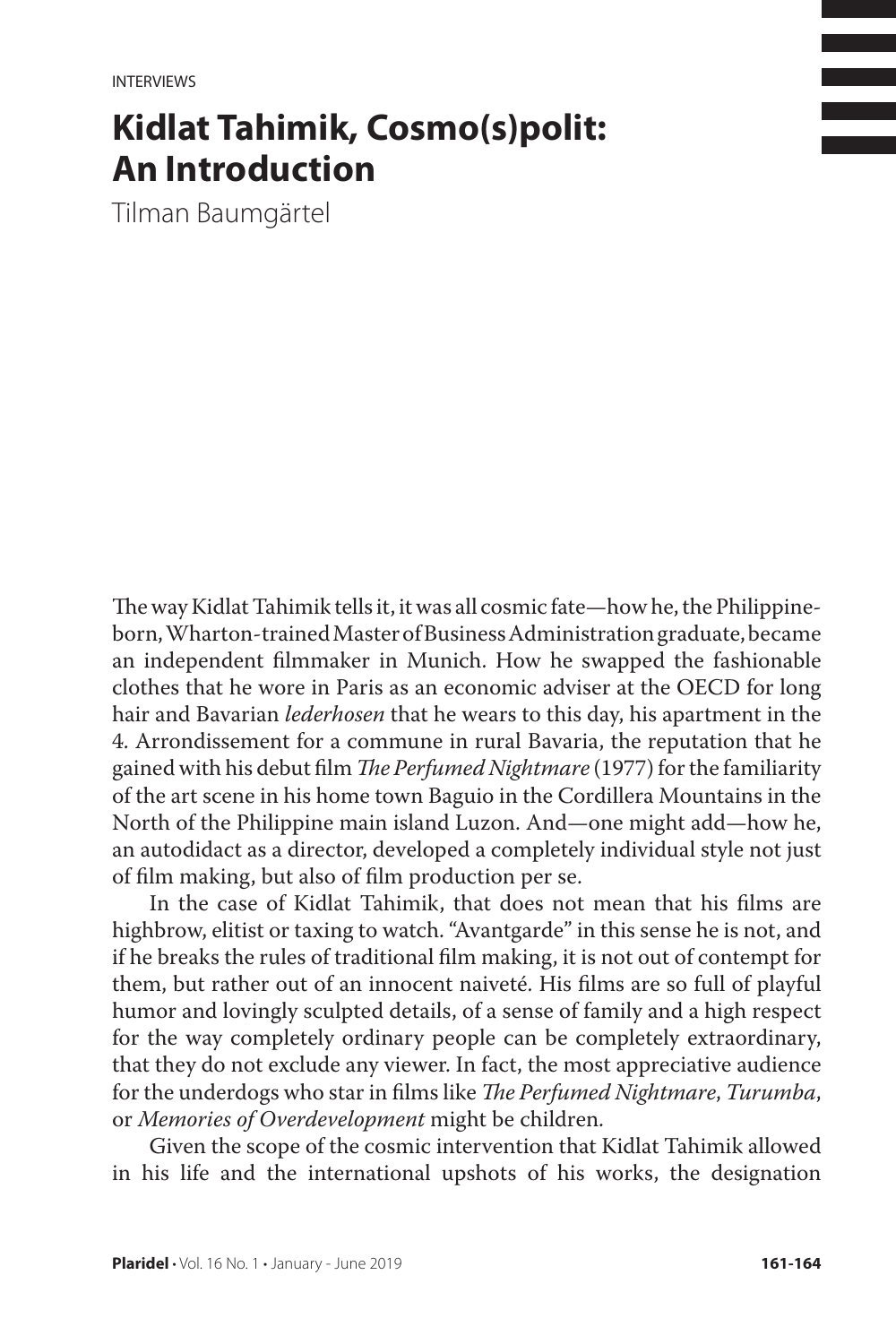"Cosmo(s)politan" might be fitting. As such he has created a unique and outstanding body of work not just as the first independent filmmaker in Southeast Asia, but also as a performance and installation artist, occasional writer, architect of his own residence, activist, and role model for a whole generation of young filmmakers in the Philippines. (Acceptance of external forces on his existence did not include his name, however: he fought in court for the right to have his self-chosen moniker "Kidlat Tahimik," Tagalog for "Quiet Lightning," rather than his given name Eric de Guia—in his official documents.)

Without a formal film education and largely outside the world cinema milieu, Tahimik has since the end of the 1970s created a completely unique and completely unrivalled oeuvre, which has yet to be discovered by the art film world at large. Even though he has explicitly denied any connection of his work to the "Third Cinema", his films nevertheless share many traits with the films of the Latin-American directors of the 1960s and '70s that combined opposition against the exploitation of the so-called Third World with a rebellion against conventional film forms. Unlike the films of directors such as Octavio Getino and Fernando Solanas however, Kidlat Tahimiks films are free of the Marxist rhetoric and the pathos that are characteristic of films like *La hora de los Hornos* and that make them appear so dated today. Because Tahimik renounces simple slogans, but rather deconstructs and redefines the symbols and the rituals of colonialism, his criticism of it is all the more striking. It is precisely because Kidlat Tahimik refrains from lectures and angry polemics, that he is able to convey his ideas so persuasively—and it is therefore fitting that the education of his three sons turned into an all-embracing artistic project in itself.

While he was born in 1942 in the Philippines, he didn't begin his career in his home country, but in Germany in the early 1970s, where he was supported by Werner Herzog, among others, and shot his first film, *The Perfumed Nightmare* in Paris and Munich—on expired film material from students of the Munich *Filmhochschule* that he had edited on editing tables that kind souls let him use for free. The result was the surprise success of the Berlinale in 1977 and a cult movie of the "New Social Movements" of that time. It got released theatrically in Germany (most likely, the first time a director from the Philippines got his film into German cinemas), and lent its name to the temporary cinema of a Berlin squat in the early 1980s. His connection to Germany continued after he returned to the Philippines: parts of his film *Who Invented the Yoyo? Who Invented the Moon Buggy?* (1982) were shot in rural Baravia and his globalization parable *Turumba* (1983) was commissioned by German public television station ZDF.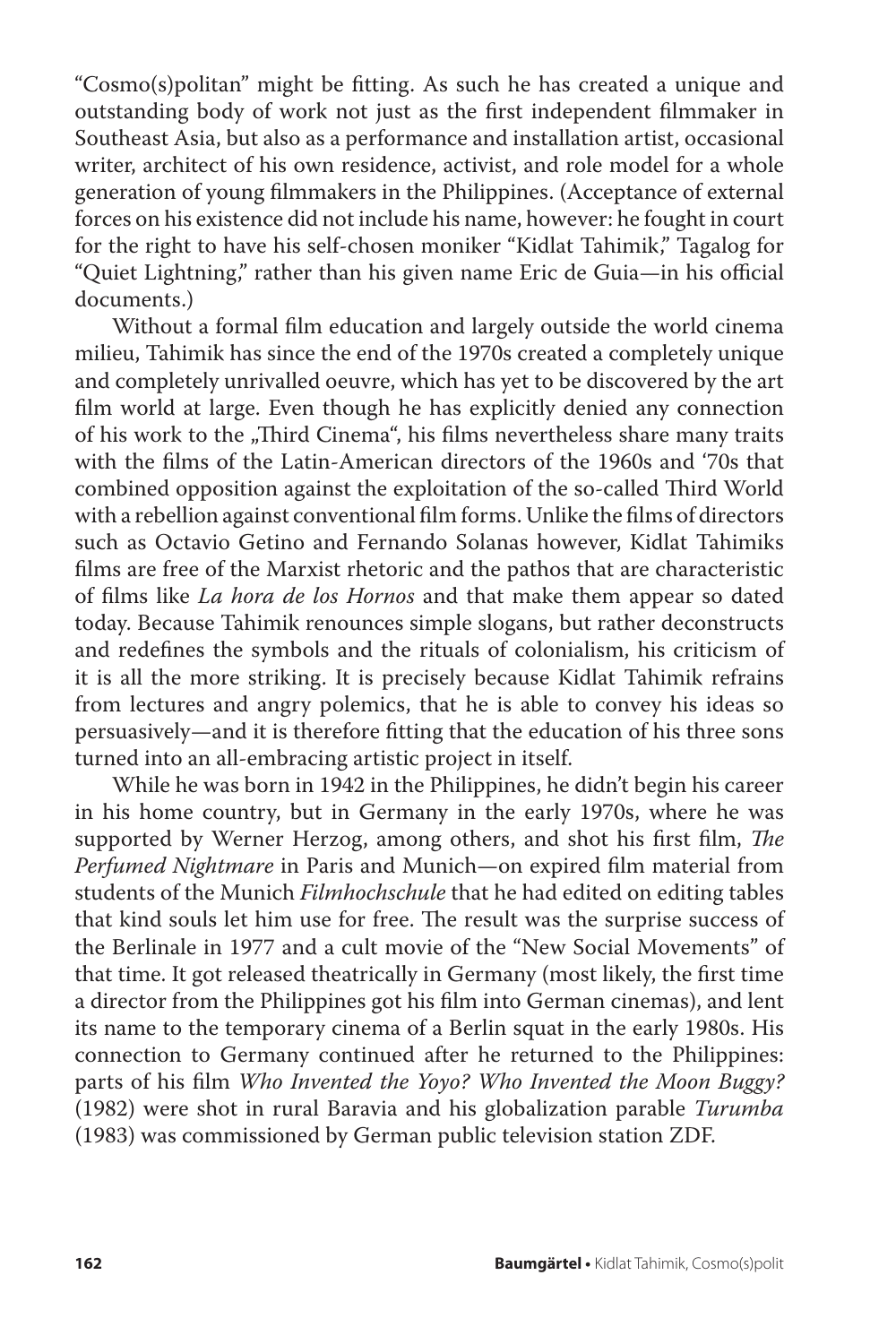In films like these, Kidlat Tahimik anticipated the economic and cultural globalization of the present and commented on it from the point of view of the "global South." The American literary scholar Fredric Jameson has described *Perfumed Nightmare* as a Jeepney "that ferries its way back and forth between First and Third Worlds with dignified hilarity" in his book *The Geopolitical Aesthetic: Cinema and Space in the World System*. (Jeepneys are Philippine minibuses, originally constructed out of American military jeeps, which were left behind by the US Army after the end of the Second World War—in a way, they themselves are a metaphor for the many crosscultural hybrids that are so characteristic of the Philippines.)

Like these minibuses, Kidlat Tahimik's films are adventurous hybrids and resourceful means of transport between the Global South and the rest of the world. They have become vital testimonies of a cinematic dialogue between these spheres and make Tahimik one of the most important representatives of the postcolonial cinema, to which he has added highly individual facets.

But Tahimik's films are by no means just "messages from the Third World," as a German reviewer called *The Perfumed Nightmare* on the occasion of his premiere at Berlinale. They are both reflection and result of a world that has been globalized down to the most intimate details of our private lives. Whether Kidat Tahimik lets a tropical Jeepney drive through the streets of Paris, Munich and Weilersheim, whether he lets a tyrannical German business women turn a small hamlet in Luzon into an souvenir sweatshop, whether he narrates the travels of Magellan from the perspective of his slave, or whether he himself plays the nose flute as an "Indio" in a travelling circus in Werner Herzog's *Jeder für sich und Gott gegen alle*. he provides a vexed but highly instructive perspective of the Global South towards the so-called "First World": The Philippines lookS to Europe, and thus comeS up with narratives and images that no European filmmaker would be able to.

Since Kidlat Tahimik has left his international reception to the forces of the cosmos, his international reputation relies largely on his first film, *The Perfumed Nightmare*, that is distributed in the US by Francis Ford Coppola's Zoetrope Pictures, and in Europe by the Arsenal film distribution. While *The Perfumed Nightmare* as well as his other films are currently not available on DVD and online, *Perfumed Nightmare* and *Turumba* only recently became available for streaming at Amazon Prime, and his comeback film *Balikbayan No.1* from 2015 that travelled to a number of festivals was the first contact that many cineastes have had with his work.

So far, one has to turn to the murkier parts of the internet to find the majority of his films – that include five feature-length films, one documentary and a number of shorter video diaries and film essays—as they are not commercially available. There is also hardly any literature on